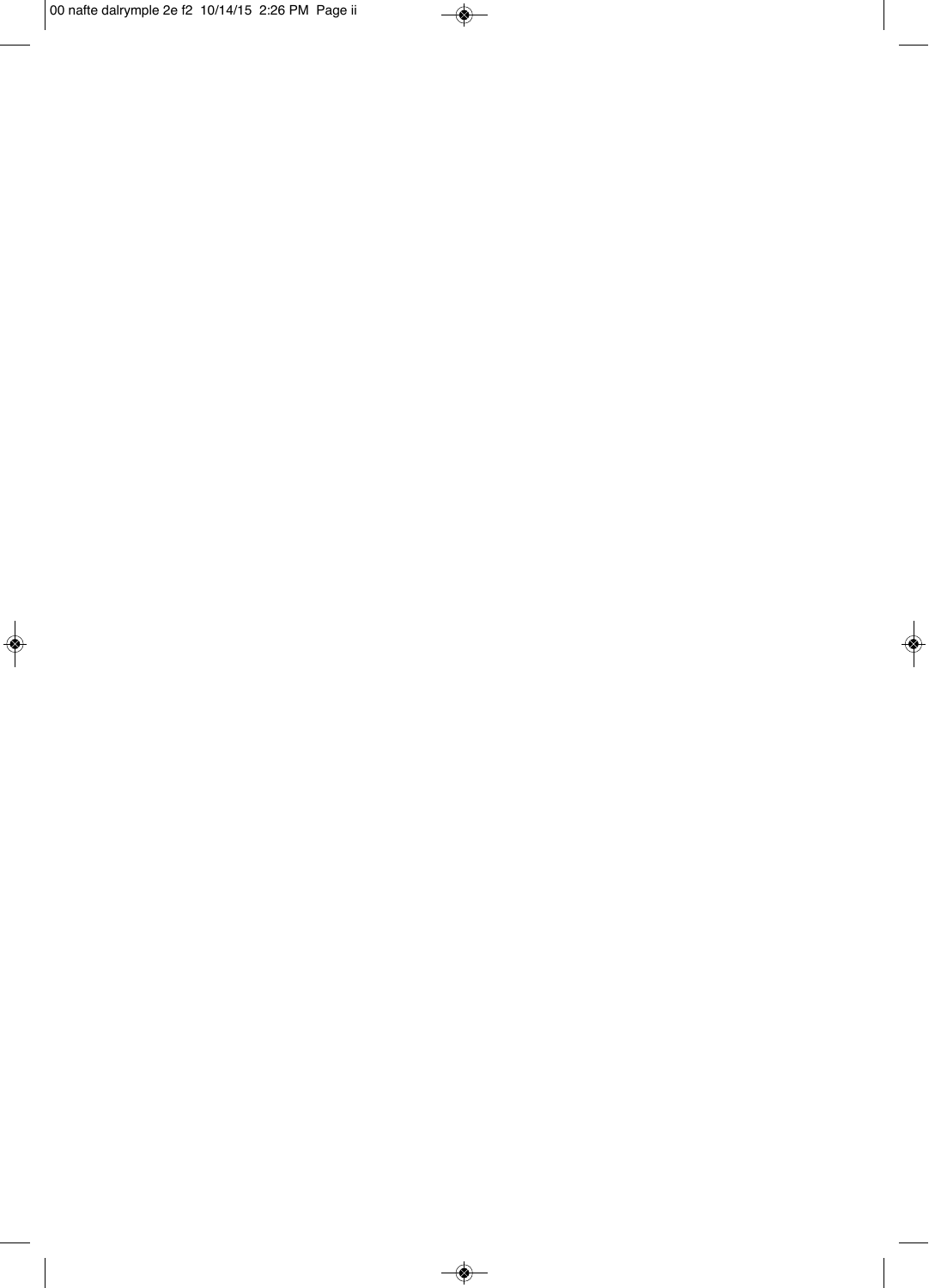# **Crime and Measurement**

**Methods in Forensic Investigation**

Second Edition

**Myriam Nafte Brian Dalrymple**

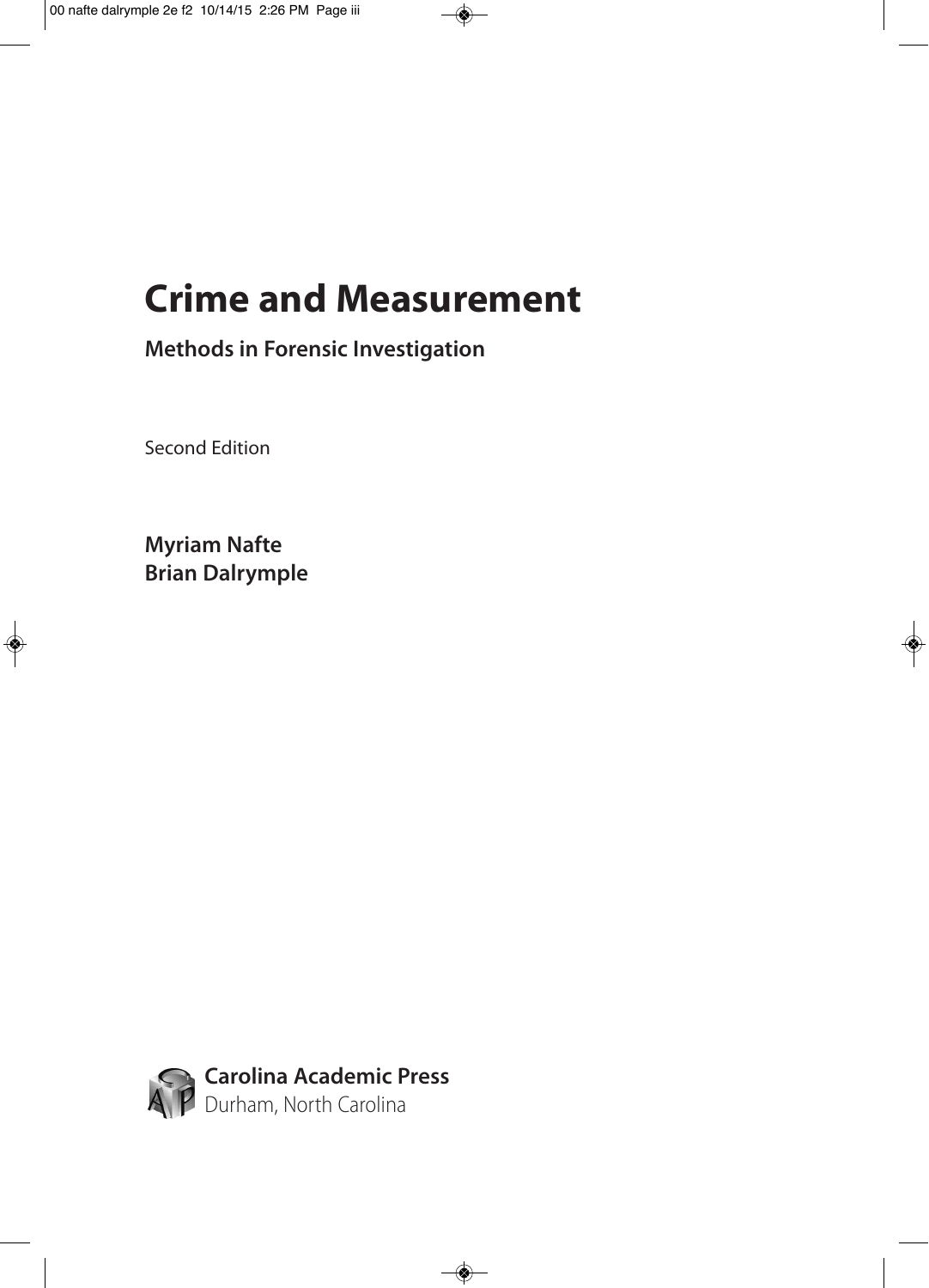Copyright © 2016 Myriam Nafte and Brian Dalrymple All Rights Reserved

Library of Congress Cataloging-in-Publication Data

Nafte, Myriam, author.

Crime and measurement : methods in forensic investigation / Myriam Nafte and Brian E. Dalrymple. -- Second edition. pages cm Includes bibliographical references and index. ISBN 978-1-61163-630-7 (alk. paper) 1. Forensic sciences--Methodology. 2. Criminal investigation--Method-

ology. 3. Crime scenes. I. Dalrymple, Brian, author. II. Title. HV8073.N26 2015 363.25--dc23

2015024032

Carolina Academic Press 700 Kent Street Durham, NC 27701 Telephone (919) 489-7486 Fax (919) 493-5668 www.cap-press.com

Printed in the United States of America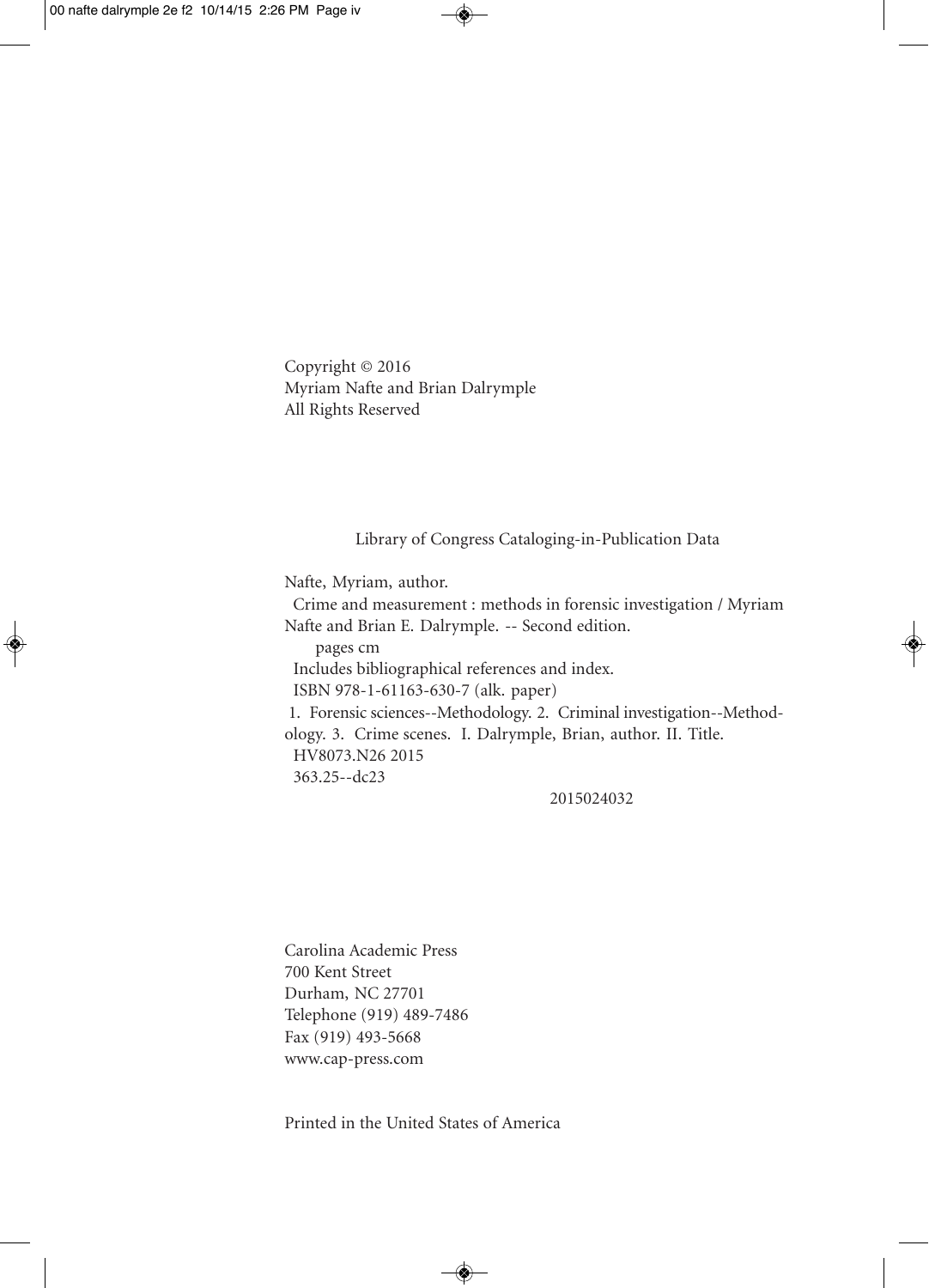## **Contents**

| Foreword               | xi               |
|------------------------|------------------|
| Acknowledgments        | $\cdots$<br>X111 |
| About the Contributors | <b>XV</b>        |
| About the Authors      | <b>XV11</b>      |
| Introduction           | X1X              |

**Part I**

#### **Police and Forensics**

| Chapter $1 \cdot$ The Forensic Method          | 3  |
|------------------------------------------------|----|
| Defining Forensic                              | 3  |
| Evidence Defined                               | 4  |
| <b>Testimonial Evidence</b>                    | 4  |
| Physical Evidence                              | 5  |
| Circumstantial Evidence                        | 6  |
| Processing Evidence                            | 8  |
| <b>Expert Witnesses</b>                        | 9  |
| Evidence: Search and Seizure                   | 9  |
| Chain of Custody                               | 11 |
| Fruit of the Poison Vine                       | 13 |
| Corpus Delicti                                 | 13 |
| The Forensic Specialists                       | 13 |
|                                                |    |
| Chapter $2 \cdot$ Science and the Legal System | 21 |
| Police Forces                                  | 21 |
| Doctors and Criminals                          | 23 |
| Joseph Vacher                                  | 25 |
| Alphonse Bertillon                             | 27 |
| <b>Edmond Locard</b>                           | 31 |
| The Rise of the Criminalists                   | 32 |
| Hans Gross                                     | 32 |
| Nineteenth Century Microscopy                  | 33 |
| Locard's Dust                                  | 34 |
| Trace Evidence and the Case of Marie Latelle   | 36 |
| The Crime Lab                                  | 37 |
| Dr. Wilfrid Derome                             | 37 |
| The Full-Service Crime Lab                     | 38 |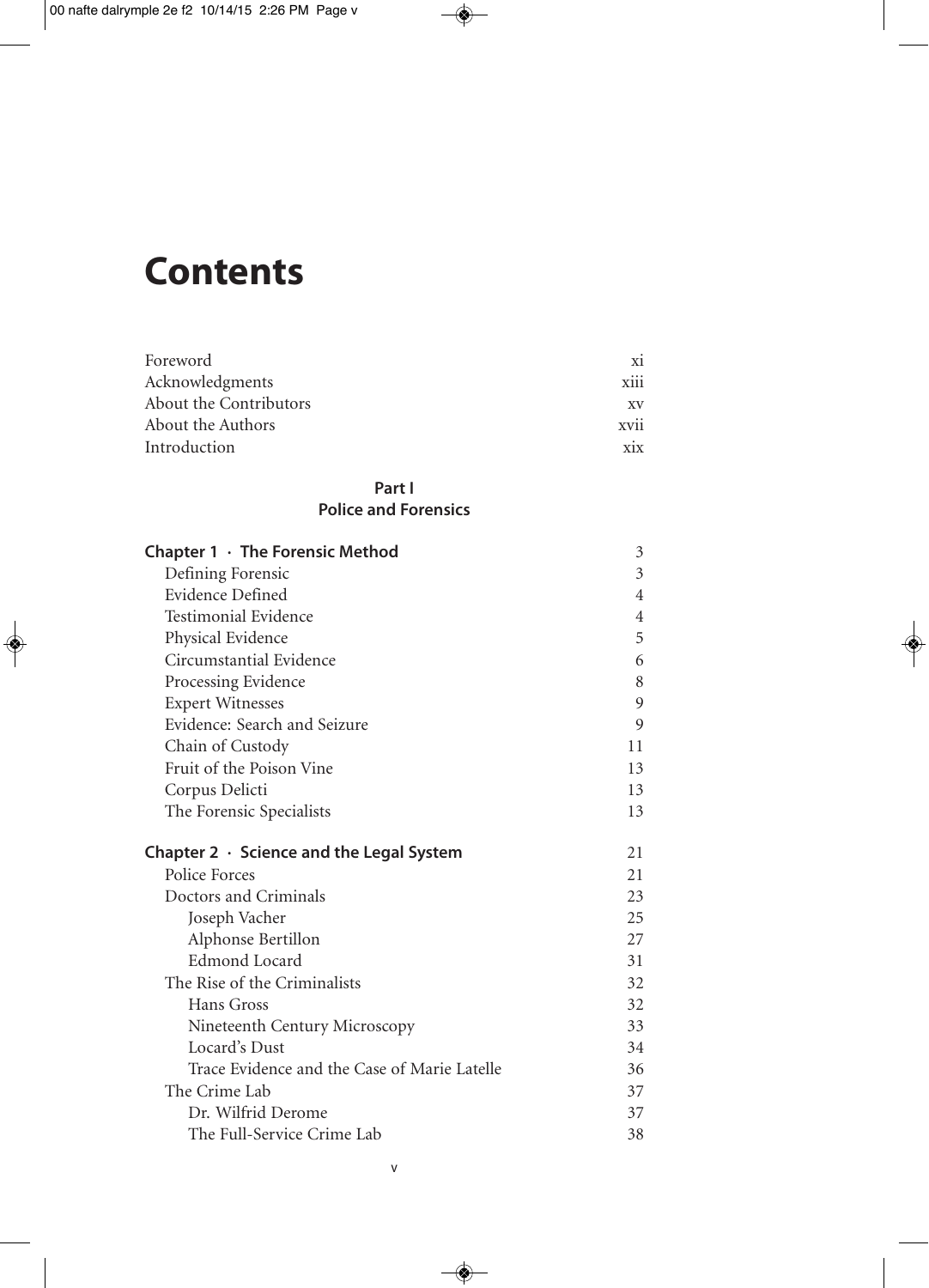| Chapter $3 \cdot At$ the Scene of the Crime    | 41 |
|------------------------------------------------|----|
| I: The Crime Scene                             | 41 |
| Crime                                          | 41 |
| The Role of the First Responder                | 41 |
| <b>Altered Scenes</b>                          | 43 |
| Procedures to Consider                         | 44 |
| Securing the Scene                             | 44 |
| Rules for Protecting Evidence                  | 46 |
| II: Documenting the Scene                      | 49 |
| Police Photography                             | 49 |
| Surveillance Photography                       | 53 |
| Crime Scene Photography                        | 54 |
| Aerial Photography                             | 56 |
| Laboratory Photography                         | 57 |
| Impression Photography                         | 58 |
| <b>Focus Stacking</b>                          | 59 |
| Aperture Priority                              | 59 |
| Scale and Calibration                          | 59 |
| Chromatic Aberration                           | 59 |
| Diffraction                                    | 60 |
| The Sweet Spot                                 | 60 |
| Depth of Field                                 | 61 |
| Mug Shots                                      | 62 |
| Using Light to Detect Evidence                 | 63 |
| <b>Implementing Lasers</b>                     | 63 |
| First Case Use of Laser                        | 65 |
| <b>Light Sources</b>                           | 66 |
| Luminescence/Fluorescence                      | 67 |
| Fixed versus Variable Dynamic Range            | 69 |
| The Use of Filters                             | 71 |
| Light-Emitting Diode (LED) Sources             | 73 |
| Semiconductor Lasers                           | 73 |
| Measuring the Crime Scene                      | 74 |
| Forensic Reconstruction                        | 74 |
| III: Collecting the Evidence                   | 79 |
| Best Evidence Rule                             | 79 |
| <b>Mission Statement</b>                       | 80 |
| <b>Appraising Constraints</b>                  | 81 |
| Principles of Evidence Recovery                | 82 |
| Principles of Evidence Recovery and Collection | 83 |
| Rules for Packaging and Transporting Evidence  | 84 |
| Safety                                         | 84 |
| Continuity                                     | 85 |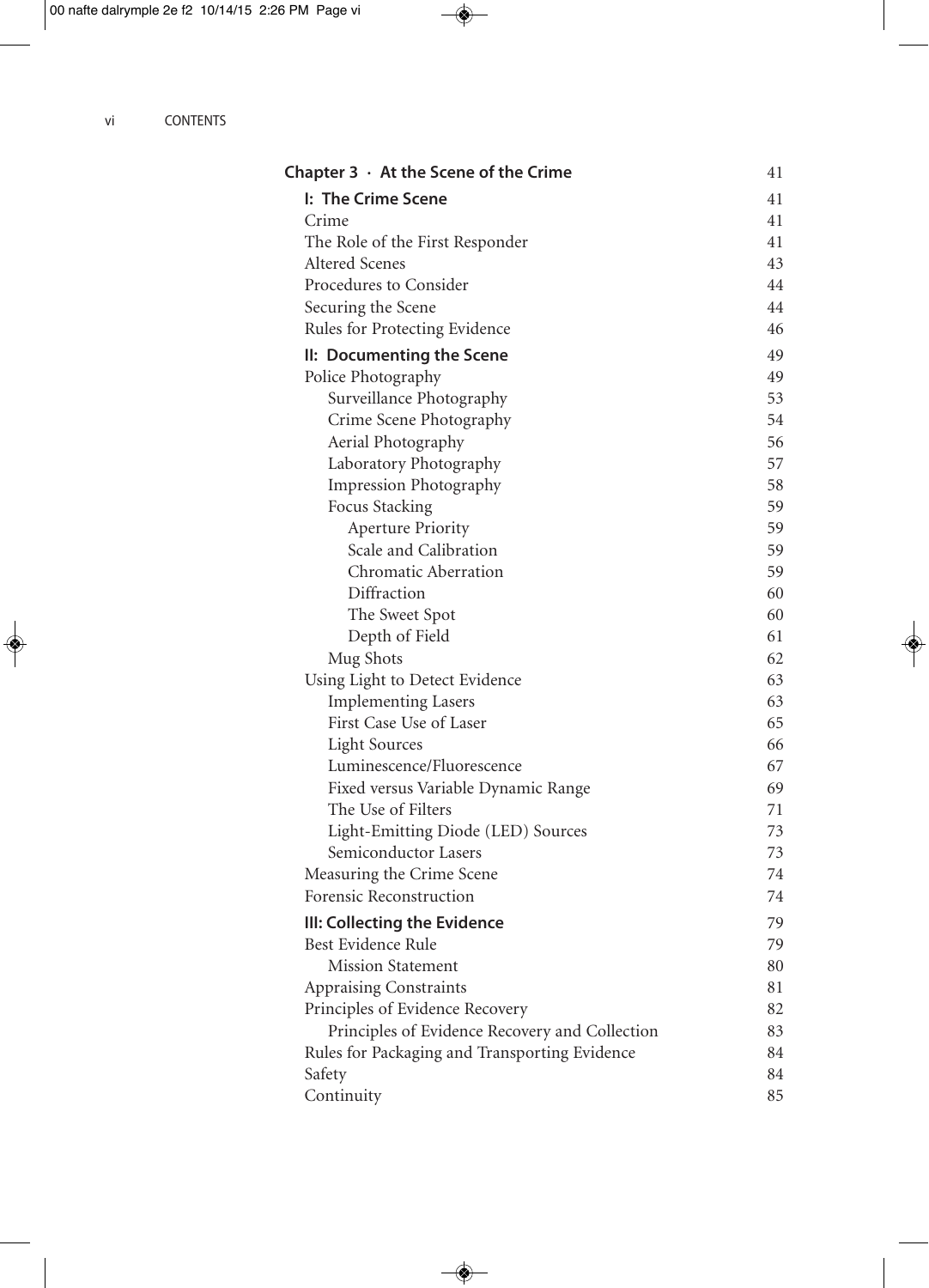| Contamination or Cross-Contamination   | 86 |
|----------------------------------------|----|
| Laboratory Prerequisites and Protocols | 86 |
| Presumption of Innocence               | 86 |
| Perception in Court                    | 87 |
| Costs                                  | 88 |
| Evidence Identification                | 89 |
| IV: Cleaning the Crime Scene           | 90 |

#### **Part II**

#### **Death and Trauma**

| Chapter $4 \cdot$ Death at the Scene       | 95  |
|--------------------------------------------|-----|
| Pronouncing Death                          | 95  |
| Blood at a Crime Scene                     | 96  |
| Bloodstain Pattern Analysis and Properties | 98  |
| Assessing Bloodstains                      | 99  |
| Coroners versus Medical Examiners          | 102 |
| Cause and Manner of Death                  | 104 |
| The Autopsy                                | 105 |
| Establishing Identity                      | 105 |
| <b>External Examination</b>                | 108 |
| Internal Examination                       | 109 |
|                                            |     |

#### **Chapter 5 · Evidence of Trauma** 111

| The Mortems                 | 111 |
|-----------------------------|-----|
| Antemortem Injuries         | 111 |
| Perimortem Injuries         | 113 |
| <b>Bullet Wounds</b>        | 114 |
| Sharp Force Injury          | 116 |
| <b>Blunt Force Injury</b>   | 118 |
| Postmortem Trauma           | 119 |
| Intentional Dismemberment   | 120 |
| Unintentional Dismemberment | 122 |
| <b>Burned Bodies</b>        | 125 |
|                             |     |

| Chapter 6 · Sudden and Not-So-Sudden Death | 129 |
|--------------------------------------------|-----|
| Defining Death                             | 129 |
| Estimating the Time of Death               | 130 |
| The Mortises                               | 130 |
| The Decomposing Body                       | 133 |
| Skeletonization                            | 136 |
| <b>Insect Activity</b>                     | 138 |
| Bodies in Water                            | 139 |
|                                            |     |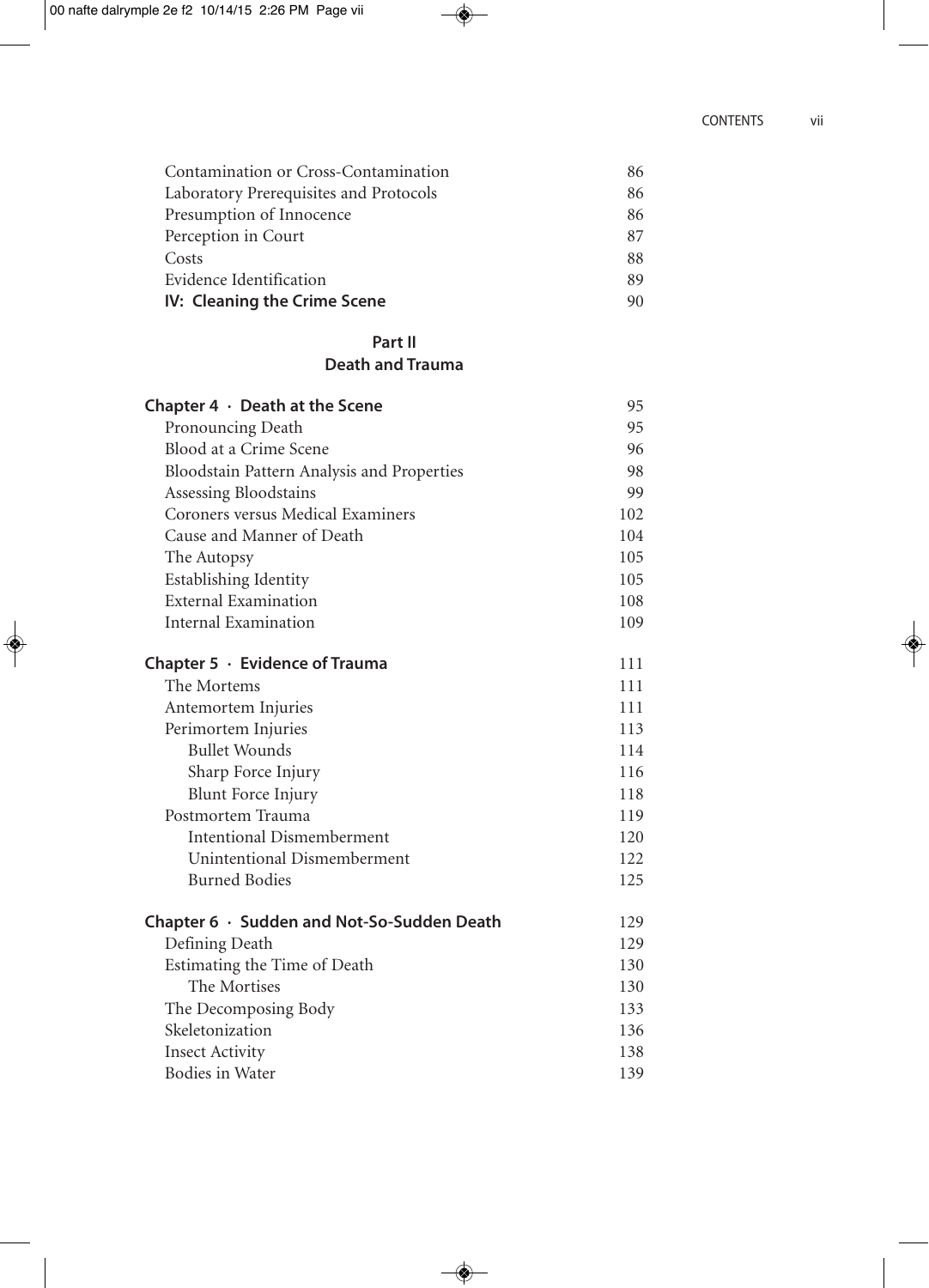| Part III                       |
|--------------------------------|
| <b>Positive Identification</b> |

| Chapter $7 \cdot$ Positive Identification          | 145 |
|----------------------------------------------------|-----|
| I: DNA Fingerprints                                | 145 |
| DNA Structure and Function                         | 145 |
| The DNA Fingerprint: The First Case                | 147 |
| DNA Fingerprinting, Typing, and Profiling          | 149 |
| <b>DNA</b> Extraction                              | 150 |
| The Use of DNA: Standards and Protocols            | 151 |
| CODIS: The DNA Database                            | 154 |
| II: Fingerprinting                                 | 155 |
| A Brief History                                    | 157 |
| The Genetics of Fingerprints                       | 160 |
| <b>Identical Twins</b>                             | 161 |
| <b>Fingerprint Composition</b>                     | 163 |
| Fingerprint Classification                         | 165 |
| Pattern Types                                      | 165 |
| <b>Fingerprint Patterns</b>                        | 166 |
| Identification                                     | 167 |
| <b>Fingerprints Defined</b>                        | 169 |
| Livescan                                           | 170 |
| Automated Fingerprint Identification System (AFIS) | 170 |
| Palm Prints                                        | 173 |
| Children's Fingerprints                            | 174 |
| <b>Fingerprint Development</b>                     | 175 |
| Development Techniques                             | 177 |
| Nonporous versus Porous                            | 177 |
| Nonporous Exhibits                                 | 178 |
| Fingerprint Powder                                 | 178 |
| Guide: How to Powder and Lift Fingerprints         | 179 |
| Powder Choice                                      | 179 |
| <b>Fluorescent Powders</b>                         | 180 |
| Magna Powder                                       | 181 |
| Brush Technique                                    | 181 |
| Lifting the Latent Print                           | 182 |
| The Knaap Process                                  | 182 |
| Cyanoacrylate (CA) Fuming                          | 184 |
| Vacuum Metal Deposition (VMD)                      | 187 |
| Iodine                                             | 189 |
| Porous Exhibits                                    | 190 |
| <b>Silver Nitrate</b>                              | 190 |
| Ninhydrin                                          | 190 |
| Zinc Chloride                                      | 192 |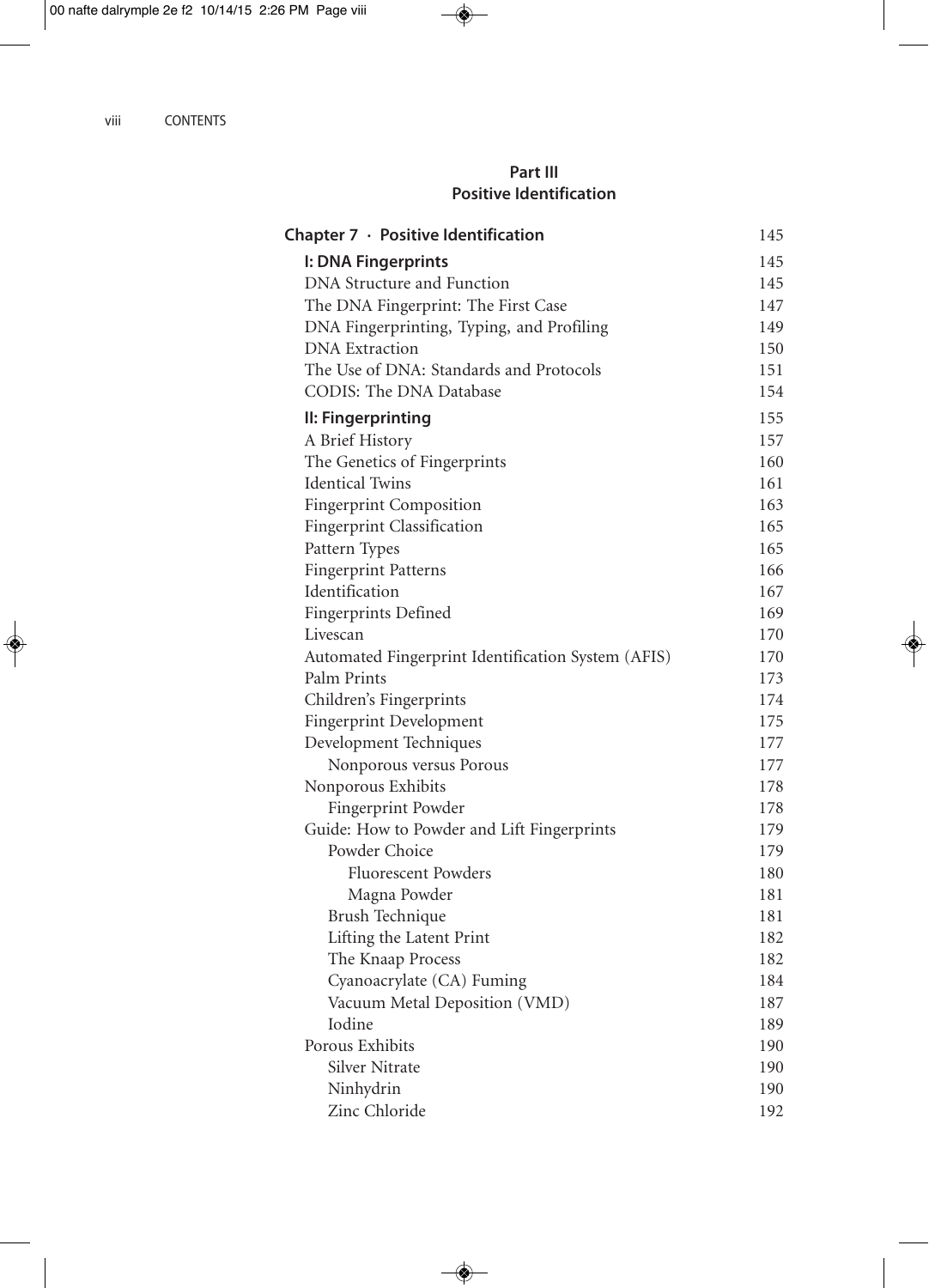| Diazafluoronone (DFO)                                      | 193 |
|------------------------------------------------------------|-----|
| 1,2 Indane Dione (ID)                                      | 194 |
| Genipin                                                    | 195 |
| Lawsone                                                    | 198 |
| Physical Developer (PD)                                    | 199 |
| Oil Red O                                                  | 201 |
| Suggested Solutions for Oil Red O                          | 202 |
| Atypical Techniques                                        | 202 |
| <b>Blood Reagents</b>                                      | 202 |
| Amido Black                                                | 203 |
| Leuco Crystal Violet (LCV)                                 | 203 |
| Acid Yellow                                                | 204 |
| Luminol                                                    | 205 |
| <b>Adhesive Substrates</b>                                 | 206 |
| Lightning/Liquinox                                         | 207 |
| Gentian Violet                                             | 208 |
| Wet Cars and Vinyl                                         | 208 |
| Small Particle Reagent (SPR)                               | 208 |
| Marking Impressions                                        | 209 |
| ACE-V: The Identification Protocol                         | 210 |
| Fingerprints in Court                                      | 211 |
| The Mayfield Case                                          | 211 |
| The Shirley McKie Case                                     | 212 |
| Why Do Criminals Continue to Touch Things?                 | 213 |
| III: Facial Reconstruction                                 | 213 |
| The Police Sketch: Two-Dimensional Facial Reconstruction   | 214 |
| Three-Dimensional Facial Reconstruction                    | 215 |
| <b>Current Methods</b>                                     | 217 |
| Computerized Facial Reconstruction                         | 218 |
| Biometrics                                                 | 220 |
| Individuality                                              | 220 |
|                                                            |     |
| Chapter $8 \cdot$ Tracks, Treads, and Technology           | 225 |
| <b>Bullets and Firearms</b>                                | 225 |
| Firearms as Evidence                                       | 225 |
| Spiral Grooves and Striations                              | 226 |
| Cartridge Cases                                            | 228 |
| IBIS: Integrated Ballistics Identification System          | 229 |
| <b>Computer Crime Scenes</b>                               | 232 |
| Internet Child Exploitation                                | 234 |
| CETS: Child Exploitation Tracking System                   | 235 |
| Footwear, Tire, and Tread Impressions<br>Footwear Evidence | 235 |
|                                                            | 235 |
| Class vs. Accidental Characteristics                       | 236 |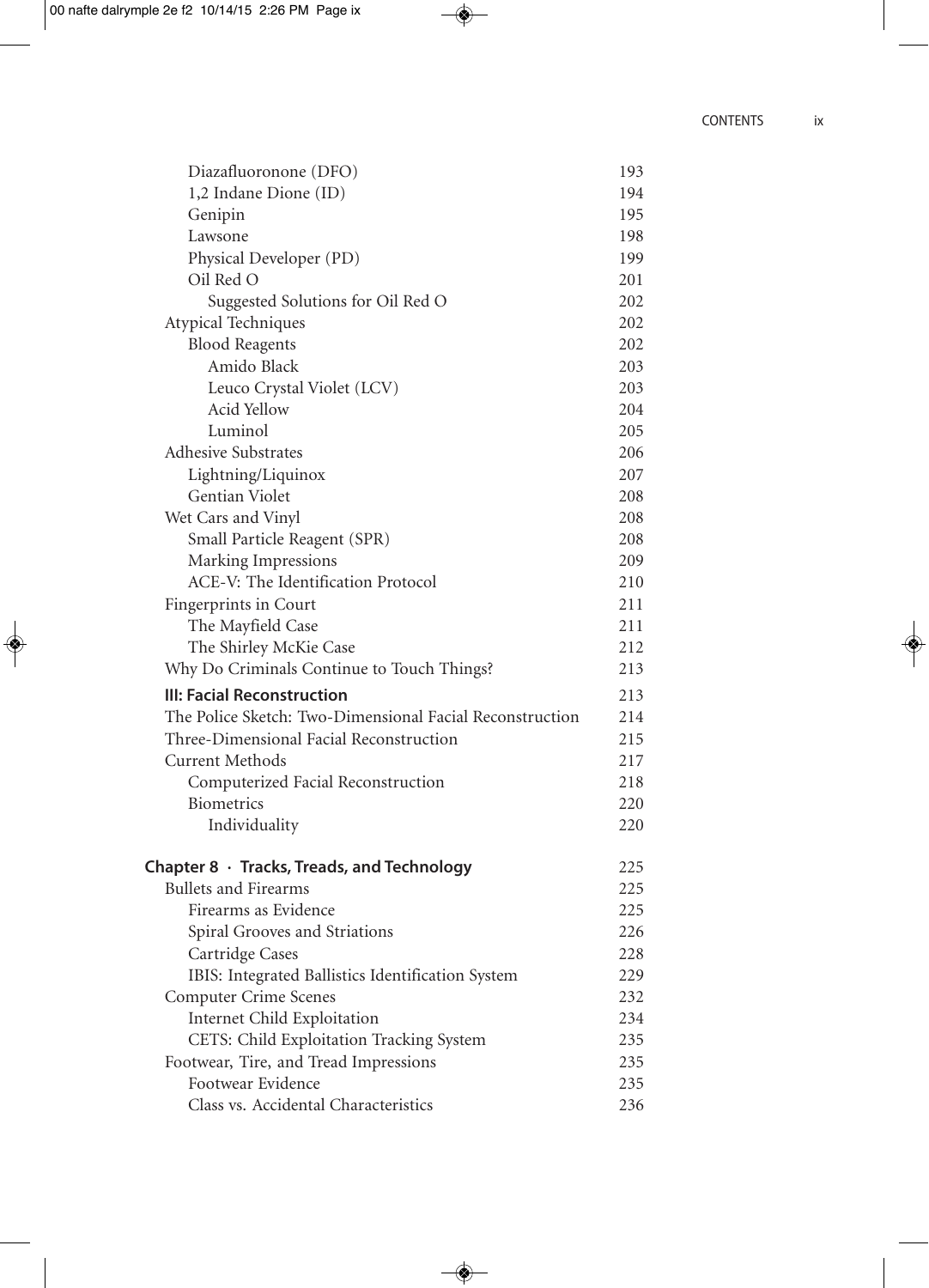| <b>Evidential Value</b>                                  | 237 |
|----------------------------------------------------------|-----|
| <b>Barefoot Impressions</b>                              | 238 |
| Two-Dimensional Impressions                              | 239 |
| Dust Impressions                                         | 241 |
| Subtraction Method                                       | 241 |
| Grease, Oil, or Moisture Impression                      | 242 |
| Blood                                                    | 242 |
| Soil Deposition                                          | 243 |
| Three-Dimensional Impressions                            | 244 |
| Soil                                                     | 244 |
| Snow                                                     | 246 |
| <b>Wet Cement</b>                                        | 248 |
| Soft Substrates                                          | 248 |
| Sand                                                     | 248 |
| Tire Track Impressions                                   | 249 |
| Appendix · Case Studies                                  | 251 |
| Case 1: Positive Identification after Intentional        |     |
| Dismemberment                                            | 251 |
| Case 2: Latent Palm Prints                               | 254 |
| Case 3: Identifying Evidence with Alternate Light Source |     |
| vs. Laser                                                | 256 |
| Case 4: High-Velocity Impact                             | 257 |
| Case 5: Suicide vs. Homicide                             | 258 |
| Case 6: Footwear Impressions in Blood                    | 260 |
| Case 7: Paper Packets                                    | 262 |
| Case 8: Footwear Impression on Shirt                     | 264 |
| Case 9: Anonymous Letters                                | 266 |
| <b>Bibliography and Suggested Readings</b>               | 269 |
| <b>Index</b>                                             | 279 |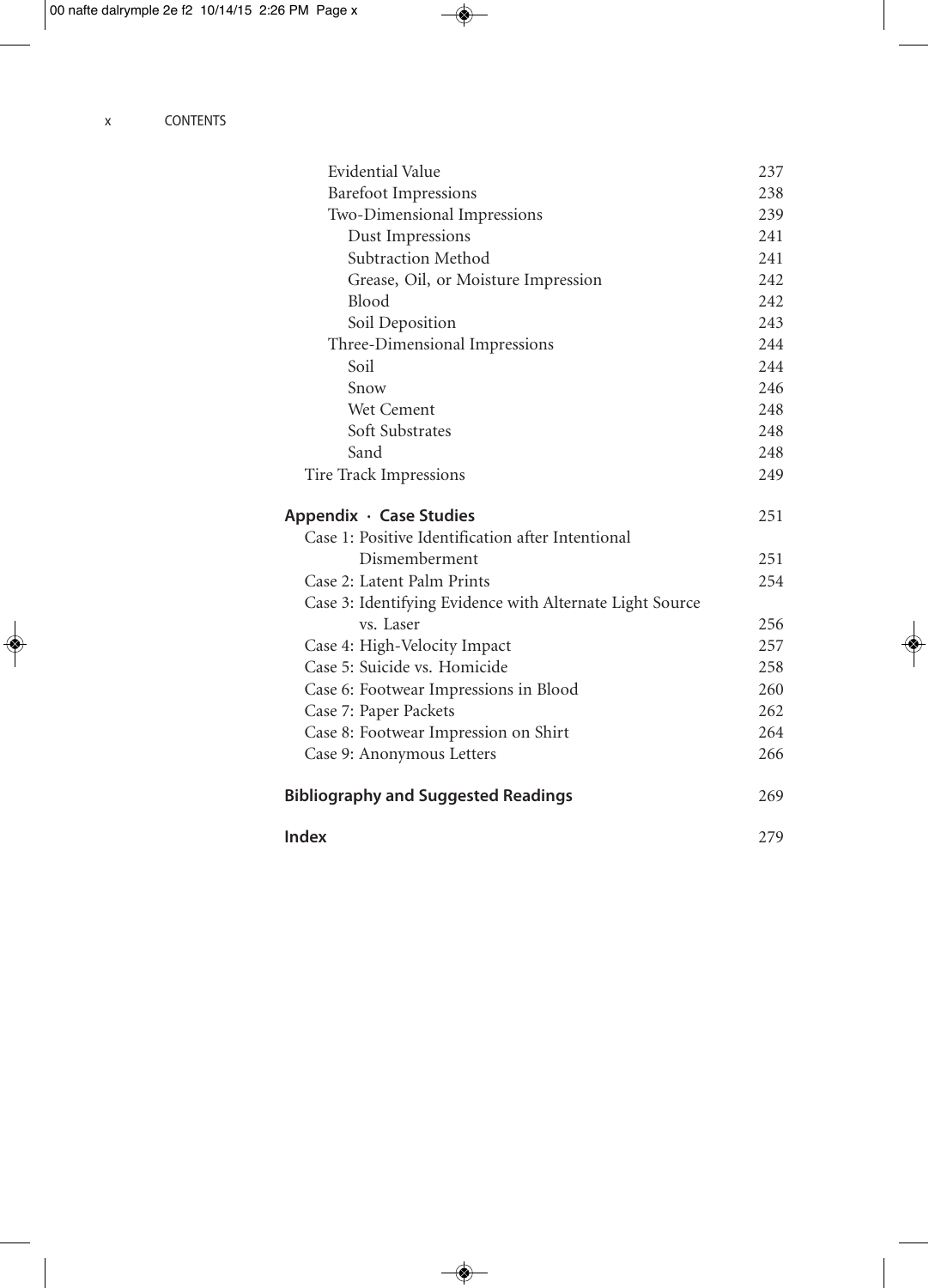### **Foreword**

" ... And they took Joseph's coat and killed a kid of the goats, and dipped the coat in the blood ... and they brought it to their father and said: This have we found: know now whether it be thy son's coat or no.... And he knew it and said: It is my son's coat; an evil beast has devoured him...."

#### Genesis 37:31–33

This touching epigraph from the book of Genesis brings the story of the sons of Jacob, who after selling their younger brother, Joseph, to the Ishmaelites, wanted their father to believe he was dead. Jacob had no reason to suspect that the story was a fake, but a simple forensic test could have told him immediately that not only was the blood not his son's, it was not even human. Today, legal systems depend much less on human testimony. They can lean, instead, on the collection and scientific interpretation of physical evidence. Besides providing much more relevant information and being far more objective, these methods reduce the need for a "brilliant detective," who can resolve complicated crime mysteries single-handedly, leaning solely on his power of reasoning.

As a matter of fact, observation and interpretation have been the primary components of crime investigators since early times, but only in the middle of the nineteenth century have scientific methods become a significant tool in such investigations. The continuous refinement of analytical techniques often helps law officers in using the tiniest bits of physical evidence in their investigations, thus enabling them to decipher many crimes that would otherwise have remained unsolved, and provide solid and objective evidence to be presented in courts of law.

In this book, Myriam Nafte and Brian Dalrymple illuminate the concept of forensic science from a rather unusual angle: measurements. They show that measuring is actually "the core of almost every discipline in forensic science." Furthermore, *Crime and Measurement* provides readers a wide spectrum of topics pertaining to the application of science in criminal investigations. They start with basic definitions, followed by a short, evolutionary history of criminalistics and forensic science. They describe and discuss numerous forensic disciplines, from crime scene work to the interpretation of DNA results, the relationship between forensic scientists, law-enforcement agencies, and the legal system. Great emphasis is placed on death investigations.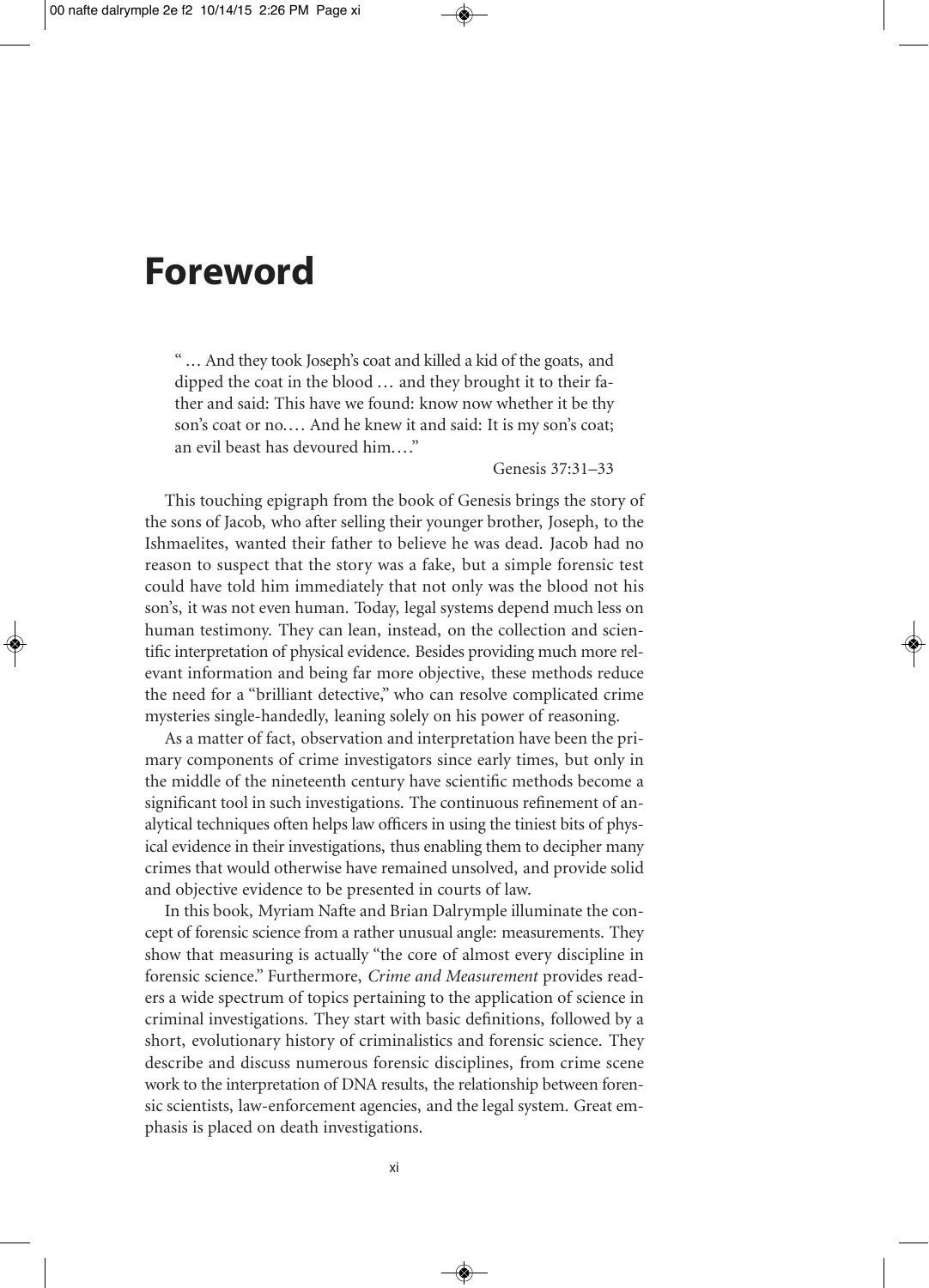*Crime and Measurement* is highly recommended both as a reference and as a textbook to be used in classrooms, as well as support material for police investigators, criminal lawyers, and anyone involved in the administration of justice.

Dr. Joseph Almog Hebrew University of Jerusalem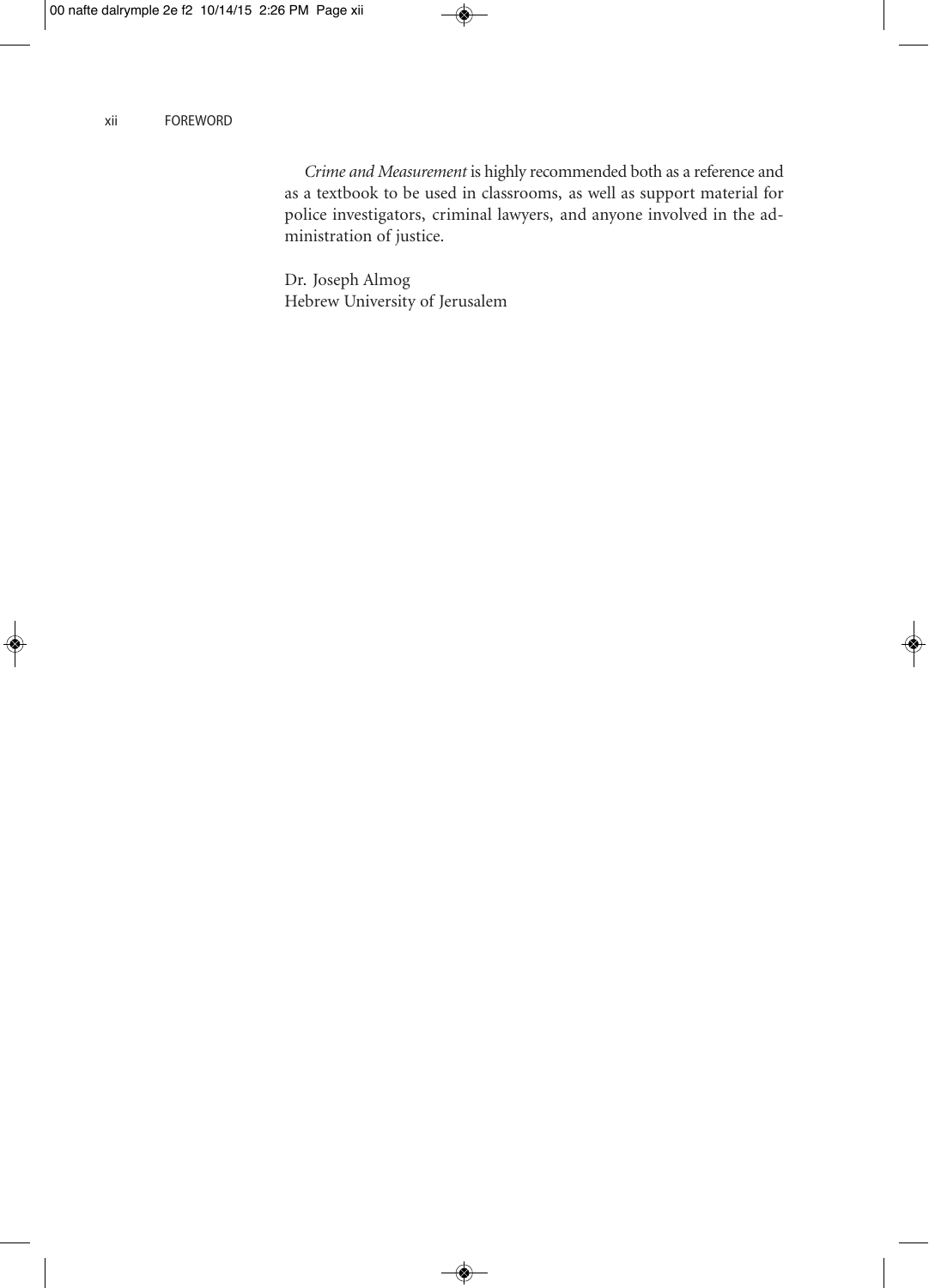# **Acknowledgments**

| The authors thank the following people for their professional insight, par-<br>ticipation, and generous contribution of time, case material, and images. |
|----------------------------------------------------------------------------------------------------------------------------------------------------------|
| Dr. Joseph Almog, Hebrew University of Jerusalem                                                                                                         |
| Walter Baker, Eagle Investigations, London, Ontario                                                                                                      |
| Alexandre Beaudoin, Research and Development, Sûreté du Quebec                                                                                           |
| Staff Sergeant Dennis Buligan, Toronto Police Forensic Identification<br>Services                                                                        |
| Carl Carlson, Supervisor, Fingerprint Identification Section, Kansas<br>City Missouri Police Dept.                                                       |
| Derald Caudle, AFIX Technologies                                                                                                                         |
| Sergeant Scott Collings, Bloodstain Pattern Analyst, Hamilton Police<br>Service                                                                          |
| Brian Dew, Senior Consultant, Ron Smith & Associates, NC                                                                                                 |
| Marc Dryer, University of Toronto                                                                                                                        |
| Dr. J. M. Duff, ret., Xerox Research Centre, Canada                                                                                                      |
| Christine Farmer, Ph.D., Artist, Stourbridge, UK                                                                                                         |
| Marie-Eve Gagne, Research and Development, Sûreté du Quebec                                                                                              |
| Lesley Hammer, Hammer Forensics, Anchorage, AK                                                                                                           |
| Darryl Hawke, Forensic Analyst, Electronic Crime Section, Ontario<br>Provincial Police                                                                   |
| Michelle Hirson, Design/Layout Work                                                                                                                      |
| Scott Howard, AFIX Technologies                                                                                                                          |
| David Juck, Manager, Forensic Identification Bureau, York Regional<br>Police                                                                             |
| Kansas City Police Regional Crime Laboratory, MO                                                                                                         |
| Dr. Anne Keenleyside, Trent University                                                                                                                   |
| Dr. Richard Lazenby, University of Northern British Columbia                                                                                             |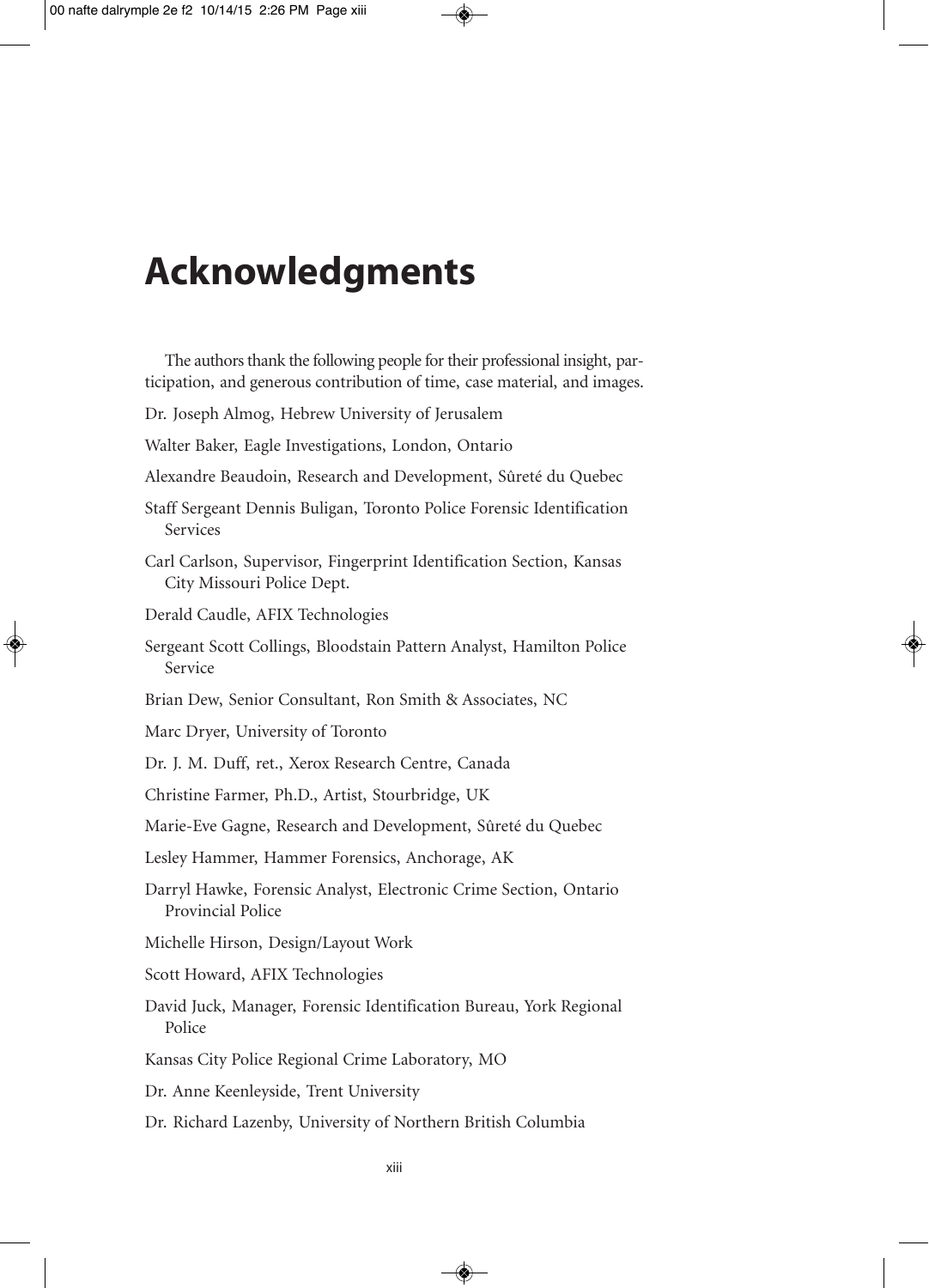Dr. Helene LeBlanc, University of Ontario Institute of Technology

Eugene Liscio, P. Eng., AI2-3D Animations

John Norman, Senior Forensic Analyst, Forensic Identification Services, Ontario Provincial Police

Andrew Nostrant, Buffalo Police Department. Crime Scene Unit

Larry O'Grady, Toronto Police Forensic Identification Services

Jo Orsatti, Toronto Police Forensic Identification Services

Dr. Michael Peat, Editor, *Journal of Forensic Sciences*

Christopher Power, Royal Canadian Mounted Police

- Robert Ramotowski, Senior Scientist, U.S. Secret Service
- Greg Schofield, Crime Scene Drafting Technician, Toronto Police Forensic Identification Services
- David Sibley, Bloodstain Pattern Analyst, Forensic Identification Services, Ontario Provincial Police

Ron Smith, Ron Smith & Associates, MS

Dr. Della Wilkinson, Research Scientist, Royal Canadian Mounted Police

Dr. Brian Yamashita, Research Scientist, Royal Canadian Mounted Police

Jessica Zarate, Michigan State Police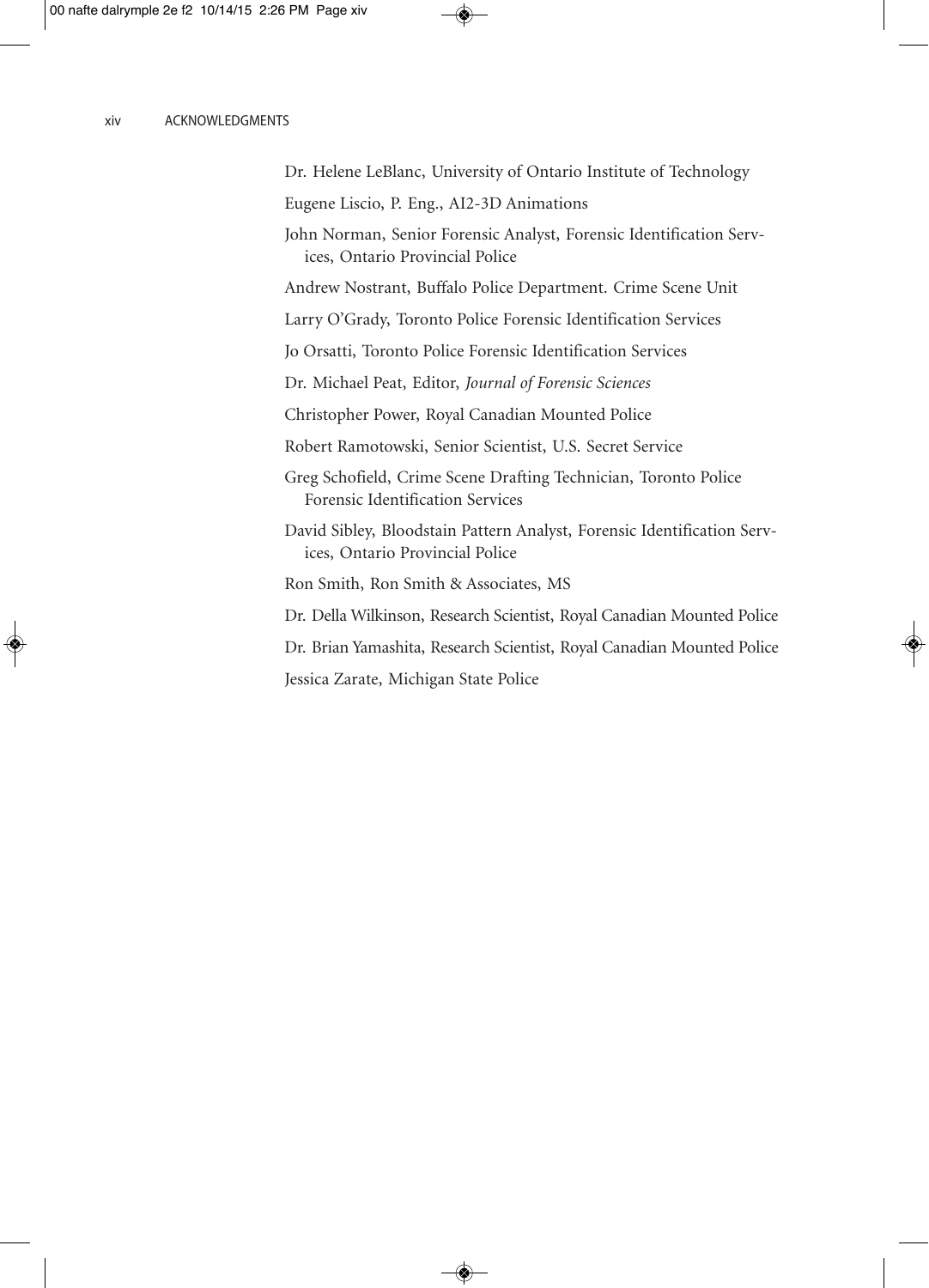### **About the Contributors**

**Joseph Almog** was born in Tel Aviv in 1944. He obtained his Ph.D. in organic chemistry from the Hebrew University of Jerusalem and conducted research with Nobel Prize laureate Sir Derek Barton, at Imperial College in London, and with Sir Jack Baldwin at MIT. Dr. Almog joined the Israel Police in 1974, and in 1984 was appointed Director of the Division of Identification and Forensic Science (DIFS), the national crimelab of the State of Israel. In October 2000, Dr. Almog retired from police service and joined the Science Faculty of the Hebrew University of Jerusalem, where he is currently Professor of Forensic Chemistry, at the Casali Institute of Applied Chemistry. His main fields of interest are: development of simple field-tests for crime-scene officers, explosives detection and identification, and the visualization of latent fingerprints. Over the past two decades, he has been active in advancing forensic science as a tool against terrorism. He has written over 100 articles and book chapters in chemistry and forensic science. In 2005, Dr. Almog was awarded the Lucas Medal by the American Academy of Forensic Sciences "for outstanding achievements in forensic science." In March 2009 he was appointed the first non-North American member of the editorial board of the *Journal of Forensic Sciences*.

**Scott Collings** joined the Hamilton Police Service in 1980 as a civilian member. In 1985 he embarked on a career as a sworn member and has worked in several areas of the police service. In 2001 he became a member of the Forensic Services Branch. Sergeant Collings is a member of the Canadian Identification Society (CIS), the International Association of Bloodstain Pattern Analysts (IABPA), and the International Association for Identification (IAI), and he is a past member of the Ontario Police College Forensic Advisory Board. In 2005 Collings became the course coordinator of the Ontario Police College-sanctioned Scenes of Crime Officer (SOCO) training program in Hamilton, where he instructs officers from Hamilton and other local police services. In 2006 he completed the training and mentorship required to become Hamilton's first Certified Bloodstain Pattern Analyst, one of approximately forty in Canada. He has been a co-instructor on the Basic Bloodstain Recognition Course and the Advanced BPA Course at the Ontario Police College, and has sat on the BPA Certification Board. He has been published in the Canadian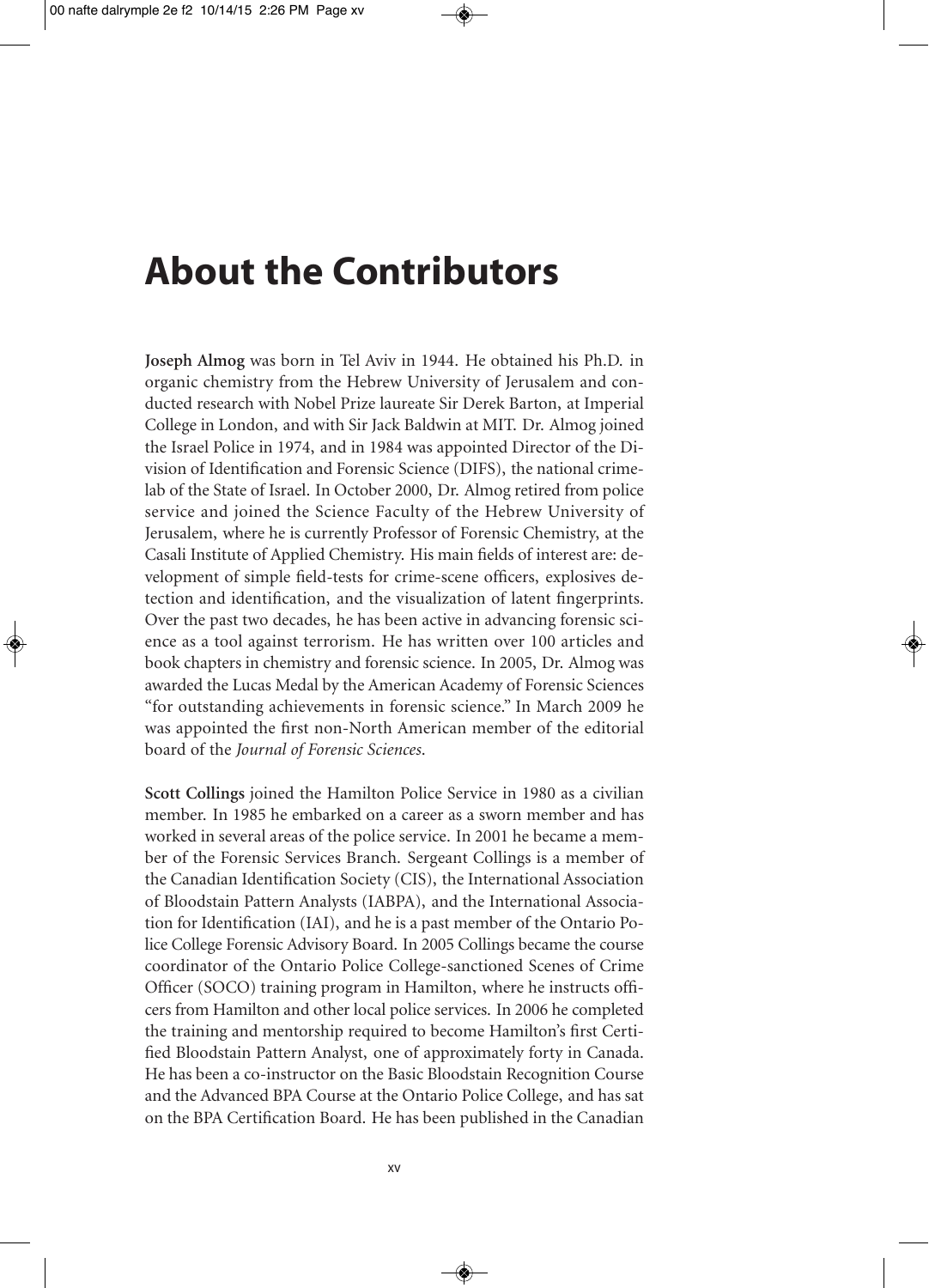Identification Society journal and provided expert testimony to Ontario district courts on several occasions. With training in Forensic Post Disaster procedures and subsequent to the earthquake of January 2010, Collings was deployed to Haiti as part of a Disaster Victim Identification (DVI) team as coordinated by the RCMP. Sergeant Collings currently resides in Ancaster, Ontario with his wife, also a Hamilton officer, and his two teenaged children.

**Wade Knaap** is a part-time faculty member in the forensic science program at The University of Toronto where he teaches an introductory forensic science course and specific courses related to forensic identification. Prior to accepting his faculty position with the University, Wade was a Detective Constable with the Toronto Police Service and a Forensic Identification Specialist in the Forensic Identification Services Unit (FIS). In this capacity, Detective Constable Knaap served as training officer, providing forensic training needs to police and military personnel. Currently, Wade regularly lectures and conducts workshops at universities and colleges throughout Canada and the United States on forensic related topics, and is actively involved in presenting at conferences held on a yearly basis throughout North America regarding forensic identification techniques. He was past president of The Canadian Identification Society, and a former chair of The Ontario Police College Forensic Advisory Board. At present, he is an active member of the Forensic Advisory Committee at the University of Ontario Institute of Technology. His research, collaborations, and methods, on forensic identification concepts have been published numerous times in *The Journal of Forensic Identification* and *Identification Canada*. Since 2012, Wade has been the editor of *Identification Canada.* In 2002–2003, Wade Knaap was the recipient of The Al Waxman Award for "Excellence in the Field of Forensic Identification." Wade lives with his wife Charlene and family in Port Perry, Ontario.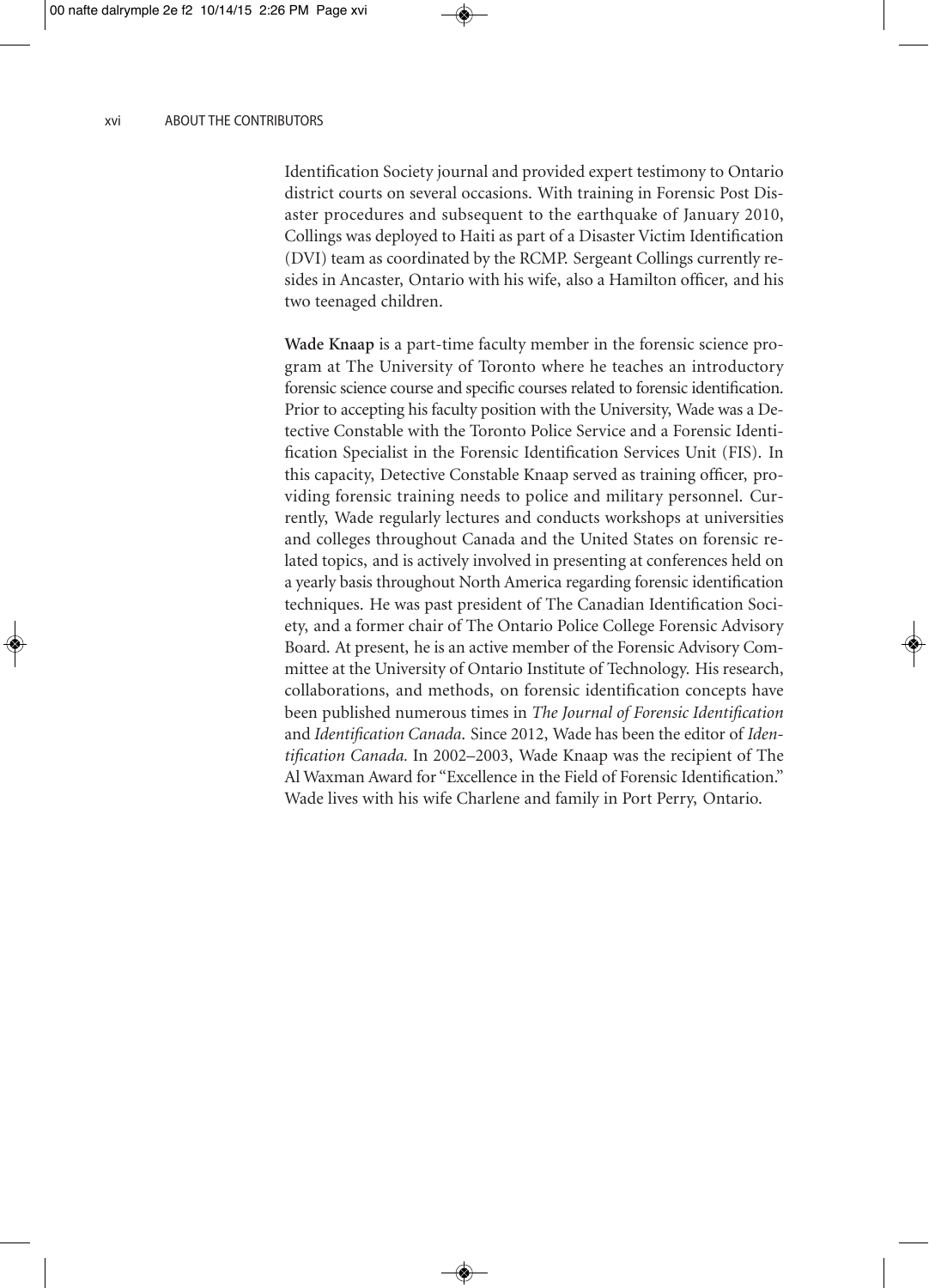## **About the Authors**

**Brian Dalrymple,** formerly manager of the Ontario Provincial Police Forensic Identification Services, was personally responsible for deciphering some of the most challenging crimes that took place in the province of Ontario during the last quarter of the twentieth century. He co-developed the use of lasers to detect fingerprints and introduced the first police computer image enhancement service in Canada. He was awarded the John Dondero Award in 1980 by the International Association for Identification for "the most significant and valuable contribution to identification in the previous year." In 1982 he received the Foster Award from the Canadian Identification Society. In 1984 he was presented with the Lewis Minschall Award for "outstanding contribution to the fingerprint profession." In *Crime and Measurement* he presents a wealth of personal experience, applicable to the various phases of technical and scientific crime investigations.

**Myriam Nafte** is a forensic anthropologist and visual artist trained in anatomy. She received her Honors B.A. in medical anthropology from York University, followed by a B.Ed. degree in general sciences, an M.A. and PhD in physical anthropology from McMaster University in 1992 and 2013 respectively. For a number of years she has taught police workshops and university level courses in skeletal biology, forensics, and health sciences, while volunteering her services for criminal casework across North America. Myriam's present research interests focus on the worldwide traffic of human remains, and the use of the undisposed dead as material culture in contemporary societies. She is author of the book *Flesh and Bone: An Introduction to Forensic Anthropology*.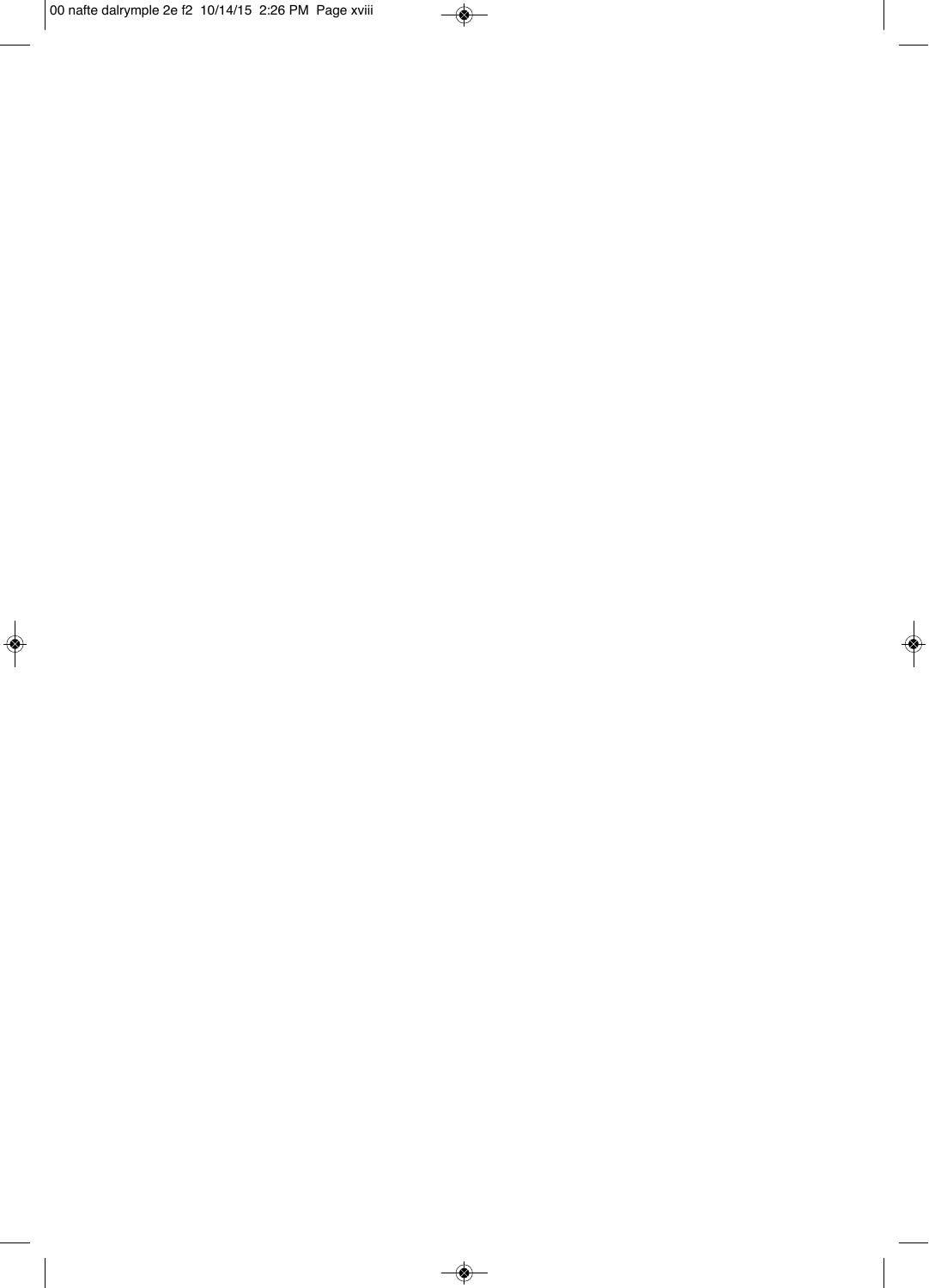## **Introduction**

"Every measurement slowly reveals the workings of the criminal. Careful observation and patience will reveal the truth." —Alphonse Bertillon

All aspects of investigating a crime scene and its evidentiary material entail a science of measuring whether it is in the preliminary police sketch of the site, the counting of ridges and dots on a fingerprint, or observing the pattern and direction of blood spatter. Measuring for comparison, observation, analysis, and interpretation is, in fact, the core of almost every discipline in forensic science. In a pure sense, the science of forensics is the thoroughly objective mathematic search for the patterns, sequences, and traits left behind in the physical traces of a criminal and his crime.

A variety of identification systems have evolved over the past two hundred years that require lesser amounts of evidentiary material to measure but have greater and more vivid results. Forensic light sources, high-powered microscopes, and computer technology have opened up a new world in the extraction and examination of physical evidence from the once obscure 'dust' of a crime scene.

While examiners still look at the traditional array of latent evidence such as fingerprints, fibers, and blood, this can now include threedimensional views of bullet striations, colorful genetic markers, and virtual crime scene reconstructions.

The justice systems of the world rely heavily on this continually evolving technology, a variety of which is offered in almost every discipline of forensic science. To keep up with increasingly sophisticated crimes and advances in technology requires constant resource and intelligence sharing. Hence, where once the relationship between science and the law was tenuous at best, good legal investigations now draw exclusively from a scientific methodology and an array of analyses offered by lab and criminalist technicians.

Accordingly, the forensic methodology detailed throughout the pages of *Crime and Measurement* can best be summarized as the ultimate and varied search for everything from mass, volume, texture, and length, to distance, height, shape, and sequence as revealed in the endless possibilities inherent in all forms and traces of physical evidence.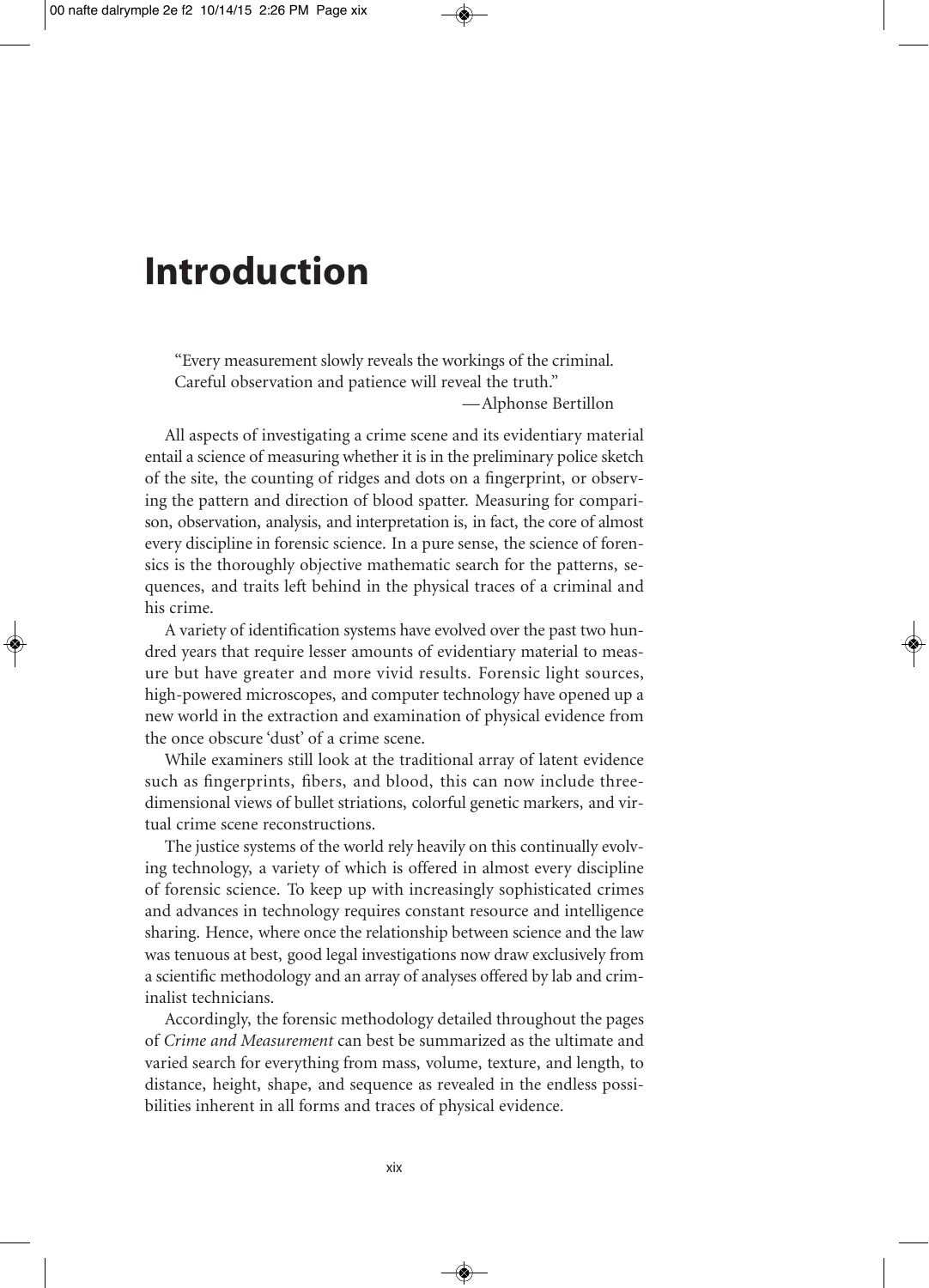As an introductory guide, the goal of this book is to provide students in law enforcement, members of the justice system, law enforcement professionals, criminalists, and anyone interested in the field, a starting point in understanding the pivotal relationship between police, the investigator, and the scientist, in service of the law. From the first responder called to a death scene to the final analysis in the courtroom, *Crime and Measurement* outlines the processes, the rules, the protocols, and the principles of what it takes and what it means to measure and solve crime.

Beginning with the definition of all things forensic, chapter 1 outlines the various branches of the growing field of forensic science and offers a thorough discussion of what constitutes evidence, testimony, and an expert witness. Chapter 2 delves briefly into the history of criminology through a look at the emergence of uniformed police forces and the establishment of criminalists. In its exploration of the relationship between science and the legal system, this chapter also highlights the seminal work of pioneers such as Alexandre Lacassagne and Edmond Locard, founders of legal medicine, as well as Hans Gross, the judicial magistrate who officially brought science and the law together.

Going right to the scene of the crime, chapter 3 focuses on the primary role of police beginning with the requirements of first responders, the rules around barricading a crime scene, and a complete overview of the principles of search and recovery. The chapter also examines evidence collection and a special section on the use of forensic light sources in detecting latent evidence and reconstructing crime scenes.

Chapters 4, 5, and 6 discuss the events and protocols around encountering death at a scene, highlight various forms of trauma, and outline the processes of death and decomposition.

Three methods used by police and forensic scientists in assigning a positive identification to both victim and criminal are thoroughly outlined in chapter 7. The relatively short history and highly controversial use of DNA analysis is detailed from its first case in the 1980s to the current policies surrounding its use and storage in databases around the world. Following this section is a discussion of the much longer history of fingerprinting in pursuing and keeping track of criminals over the past two hundred years. Descriptions include the varying characteristics and features of the tips of our fingers that make us unique, and how technicians map these traits to identify and distinguish perpetrators. The chapter concludes with the popular and visually dynamic field of facial reconstruction.

Chapter 8 investigates an array of evidence, and the methods used by police to access, uncover, and highlight the latent (hidden) information in these items. Firearms, computer data, footwear, and tires all leave their mark on a variety of surfaces, and the challenges in documenting, retrieving, or reproducing these marks are presented in this last section.